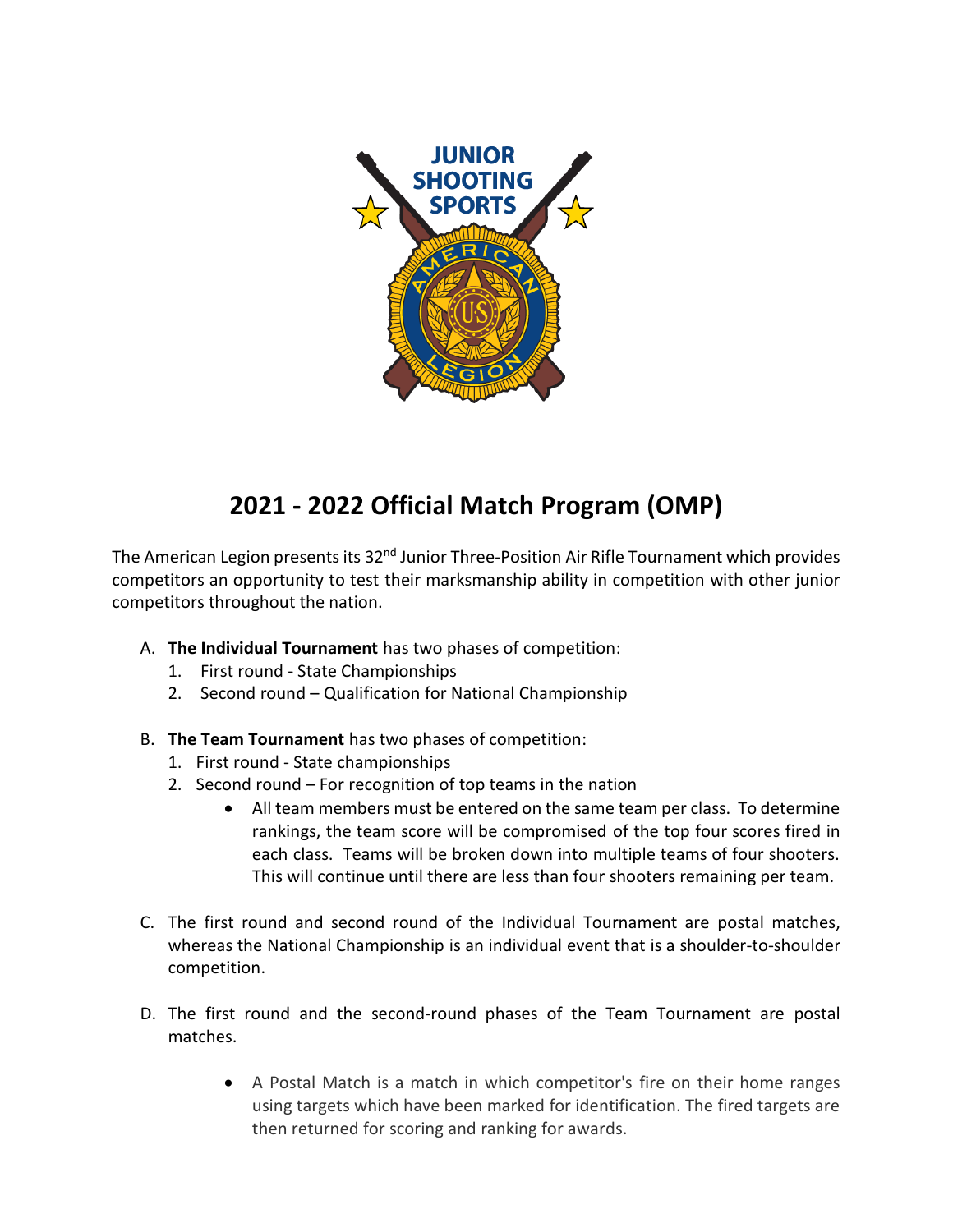The Individual and Team Tournaments will be conducted in accordance with this Official Match Program (OMP) and the 2020 - 2022 National Standard Three-Position Air Rifle Rule Book 13<sup>th</sup> Edition.

#### **1. Who May Compete:**

- a. Sponsorship:
	- Entry into the Individual and Team Tournaments is limited to competitors who are active members of a Junior Shooting Club affiliated with an American Legion post. Affiliation form will need to be downloaded in the registration process.
	- Affiliation Forms must be filled out and signed no earlier than 1 September of the current Match Season and submitted during the registration process.

# b. **Age Limits:**

 Competitors who have reached their 18th birthday or are a member of the high school class of 2022 and those younger are eligible.

# c. **Teams:**

- A team is comprised of four competitors who represent the same Junior Shooting club.
- More than one team may represent a club; however, only one competitor may represent a club/team.
- The first round of the Team Tournament is a postal match and will be comprised of the top four competitor's individual tournament scores.

#### d. **Other Limitations:**

- Each competitor may fire on only one set of "official match targets" during the state championship phase of either tournament.
- **A SPORTER COMPETITOR IS INELIGIBLE TO COMPETE IN CONSECUTIVE INDIVIDUAL NATIONAL CHAMPIONSHIPS UNLESS HE/SHE IS MOVING FROM THE SPORTER CATEGORY TO THE PRECISION CATEGORY. THIS SPORTER SHOOTER COMPETITOR MUST WAIT ONE YEAR BEFORE RETURNING TO THE NATIONAL CHAMPSIONSHIP AS A SPORTER COMPETITOR**
- **A PRECISION COMPETITOR IS INEGLIBLE TO COMPETE IN CONSECUTIVE INDIVIDUAL NATIONAL CHAMPIONSHIPS WHETHER THAT IS IN PRECISION CATEGORY OR SEEKING TO RETURN AS A SPORTER COMPETITOR THE FOLLOWING YEAR. THIS PRECISION COMPETITOR MUST WAIT ONE YEAR BEFORE RETURNING TO THE NATIONAL CHAMPIONSHIP IN THE PRECISION CATEGORY.**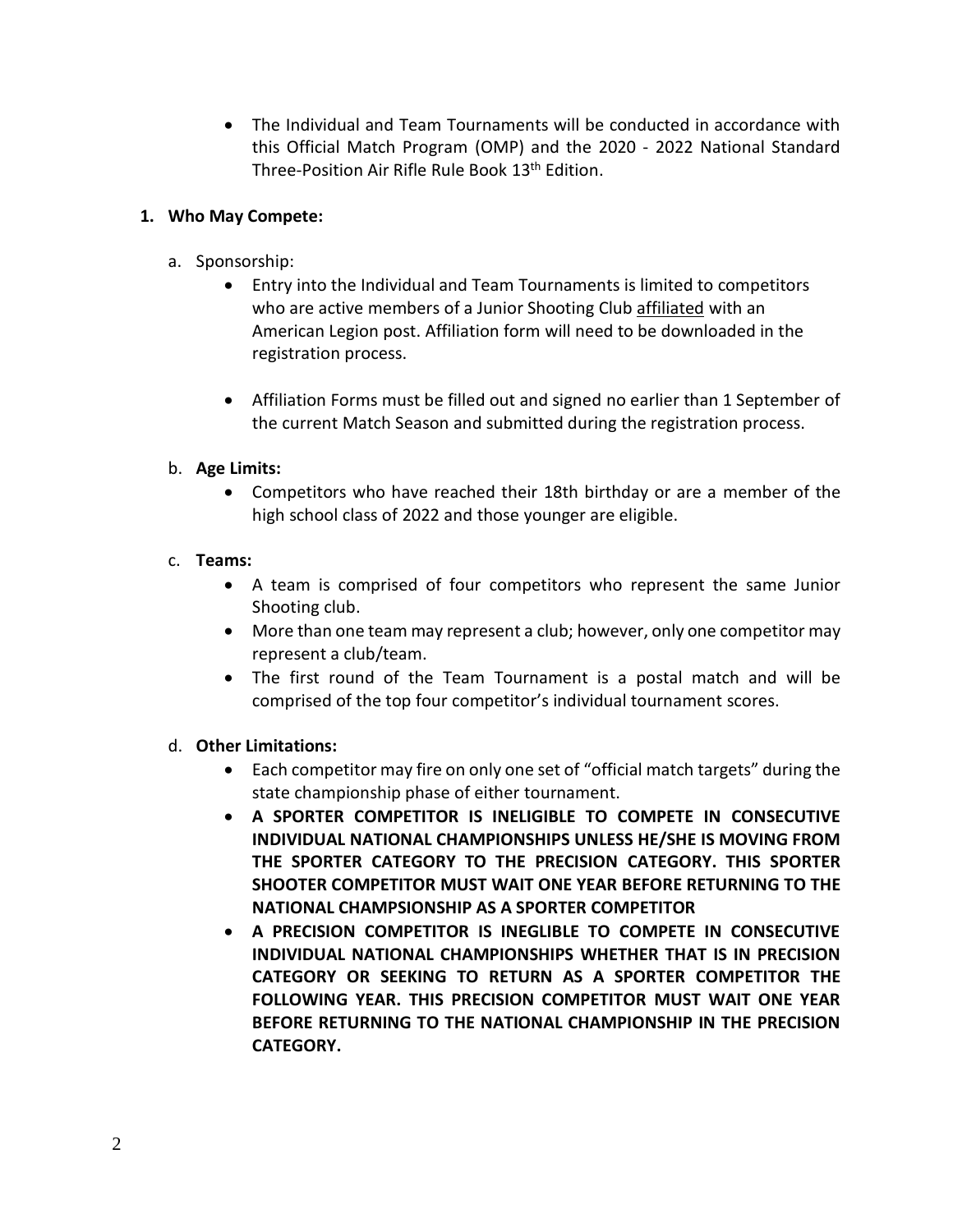#### **2. National Championship Timeline at a Glance:**

| 2021 - 2022 American Legion Junior Three Position Air Rifle National Championships |                                                                                                                                                      |
|------------------------------------------------------------------------------------|------------------------------------------------------------------------------------------------------------------------------------------------------|
| September 1, 2021                                                                  | First round postal match competition target sales and registration<br>opens.                                                                         |
| December 15, 2021                                                                  | First round postal match competition target set sales and<br>registration closes.                                                                    |
| February 1, 2022                                                                   | Targets due to the Civilian Marksmanship Program (CMP) - must<br>be postmarked on or before February 1, 2022 to be eligible for<br>scoring.          |
| February 15, 2022                                                                  | Second round postal match competition targets mailed out by the<br>CMP.                                                                              |
| April 1, 2022                                                                      | Second round postal match competition ends.<br>Targets due to the CMP - must be postmarked on or before April 1,<br>2022 to be eligible for scoring. |
| July 20 – 23, 2022                                                                 | American Legion National Championship (Individual Tournament).                                                                                       |

#### **3. Phases of the Tournament:**

- a. **First round - state championships (Individual and Team Tournament) — Ends February 1, 2022**
	- The first round is a postal match to determine the Individual and Team State champions (one per category) in each state.
	- To order and purchase targets visit:
		- o <https://www.legion.org/jssp-club-registration>
	- Target sets must be purchased no later than December 15, 2021.
	- The American Legion will authorize mailing of target sets by CMP following verification of American Legion Post affiliation and payment by credit card. ALL returned fired postal target sets must be received by the CMP and/or postmarked no later than February 1, 2022.
	- First round postal targets must be fired under the observation of an "Official Match Witness" who will be an officer in the local American Legion post that has affiliated with the Junior Shooting club.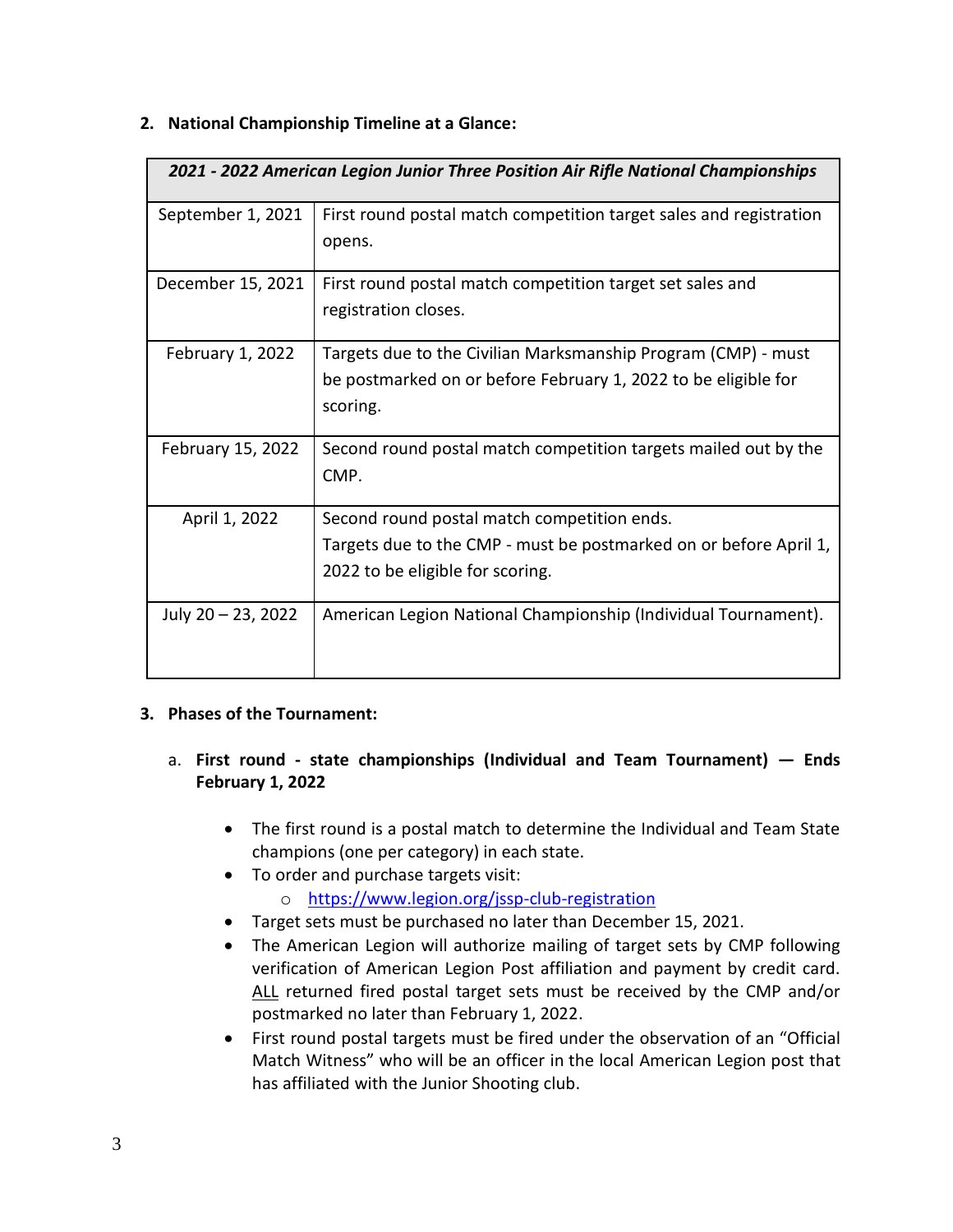- o Responsibilities are explained in the "Official Match Witness" document that will be sent along with the targets to the club.
	- Measure the firing line (with a tape provided by the school/club) to determine that the distance is 10 meters to the face of the targets.
	- Monitor the time of each relay (times are indicated in the Match Firing Checklist).
	- Observe range procedures.
	- **E** Complete and return the Match Firing Report to CMP (return envelope is provided).
	- **Sign where it is indicated on each athlete's Match Entry Form** upon completion of the firing and return to CMP.
	- Observe the placement of the fired target sets into the return envelope and sign across the back seal of the envelope

# b. **Second Round - Qualifications (Individual Tournament) — Ends April 1, 2022**

- The second round for individuals is a postal match to determine the order of precedence for inviting competitors to the National Championship.
	- o Targets are sent to all marksman based on first round score of 530 for Sporter and 575 for Precision as well as their eligibility to compete in the National Championship.
- These targets will be mailed by the CMP to the club's adult leader of record by February 15, 2022. Returned fired postal target sets must be postmarked no later than April 1, 2022.
- Second round postal targets must be fired under the observation of an "Official Match Witness" who will be an officer in the local American Legion post that has affiliated with the Junior Shooting club. Responsibilities are listed in the First Round.
- *STATE CHAMPIONS DO NOT RECEIVE AN AUTOMATIC ENTRY INTO THE SECOND ROUND BASED UPON THEIR ELIGILIBILY TO QUALIFY FOR NATIONAL CHAMPIONSHIP.*

# c. **Second Round - National Championship (Team Tournament) — Ends April 1, 2022**

- The second round for the Team Tournament is a postal match to determine the National Championship team in each category.
	- o Targets will be sent to the top 10 teams as determined by first round scores.
- These targets will be mailed by the CMP to the club's adult leader of record by February 15, 2022.
- All returned fired postal target sets must be postmarked no later than April 1, 2022.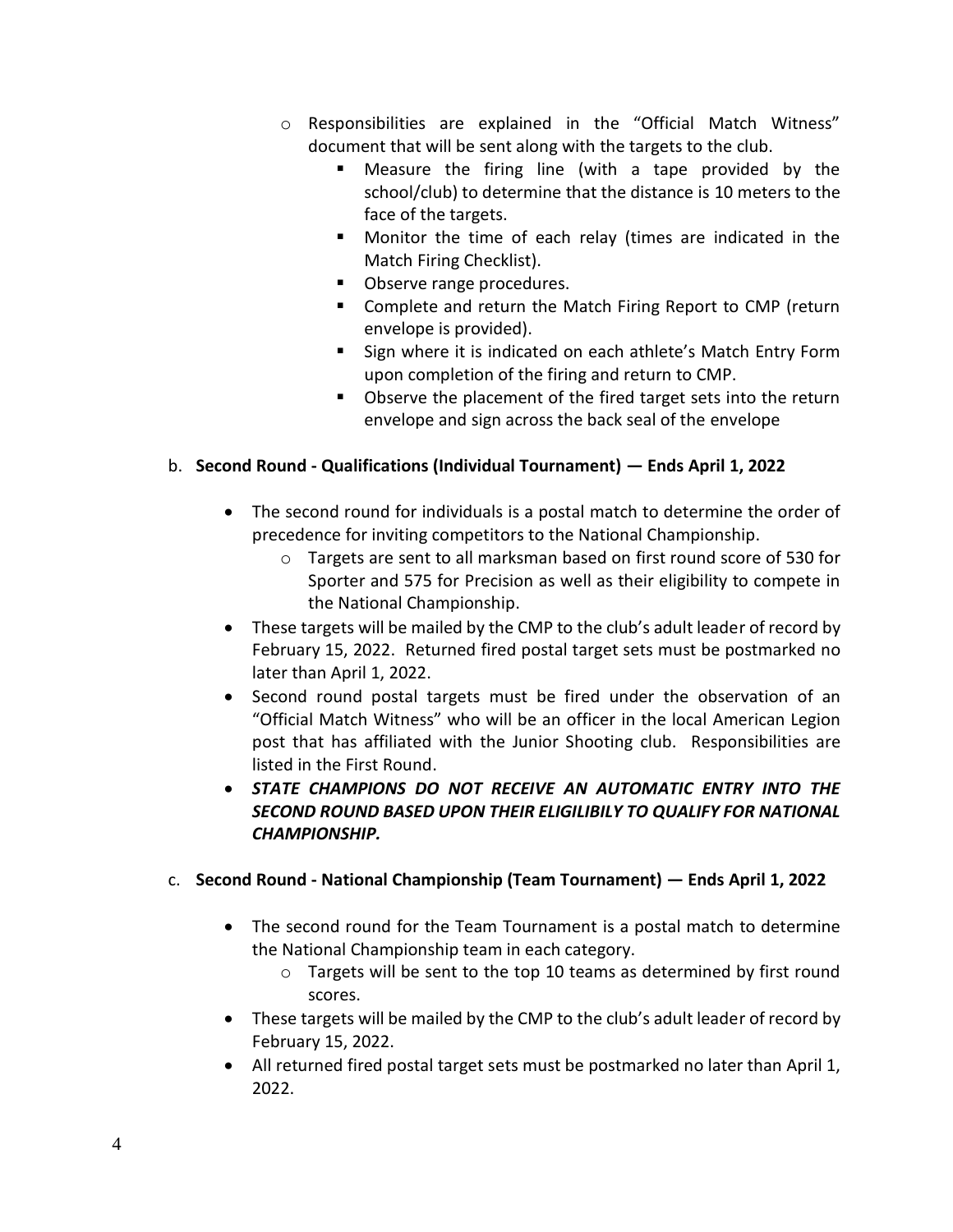- Second round postal targets must be fired under the observation of an "Official Match Witness" who will be an officer in the local American Legion post that has affiliated with the Junior Shooting Club. Responsibilities are listed in the First Round.
- NOTE: Substitutions to the original team that fired in the Preliminary Round are permitted; however please remember that a team member may only fire with one team/club.

# d. **National Championship (Individual Tournament), July 20 – July 23, 2022.**

- Fifteen (15) competitors in each category will be invited based on their scores in the qualification round.
- This is an Individual Championship and participants must abide by The American Legion guidelines for participation to include:
	- o Competitors under the age of 18 must be accompanied by a parent or guardian or a family member over the age of 21. Signed parent or guardian permission must be provided if parent or guardian is not accompanying the competitor.
	- o The preference of The American Legion for those over 18 is to be accompanied by a parent.
- The competition will be conducted in accordance with a separate Official Match Program.

#### **4. How to Order Official Targets:**

- a. To order targets
	- <https://www.legion.org/jssp-club-registration>
	- Target sets must be purchased no later than December 15, 2021.
	- The American Legion will authorize mailing of target sets by CMP following verification of American Legion Post affiliation and payment by credit card. ALL returned fired postal target sets must be received by the CMP and/or postmarked no later than February 1, 2022.
	- There is a match entry fee of \$18.00 per target set (6 targets).
- b. Clubs/teams must be affiliated with The American Legion Junior Shooting Sports Program.
	- There is no cost to affiliate. Information regarding affiliation is available from The American Legion, 317.630.1203 or legion.org/shooting/resources.
- c. Target sets will be distributed and scored by the CMP.
- d.  $2020 2022$ ,  $13<sup>th</sup>$  Edition National Standard Three-Position Air Rifle Rule Book governs this competition.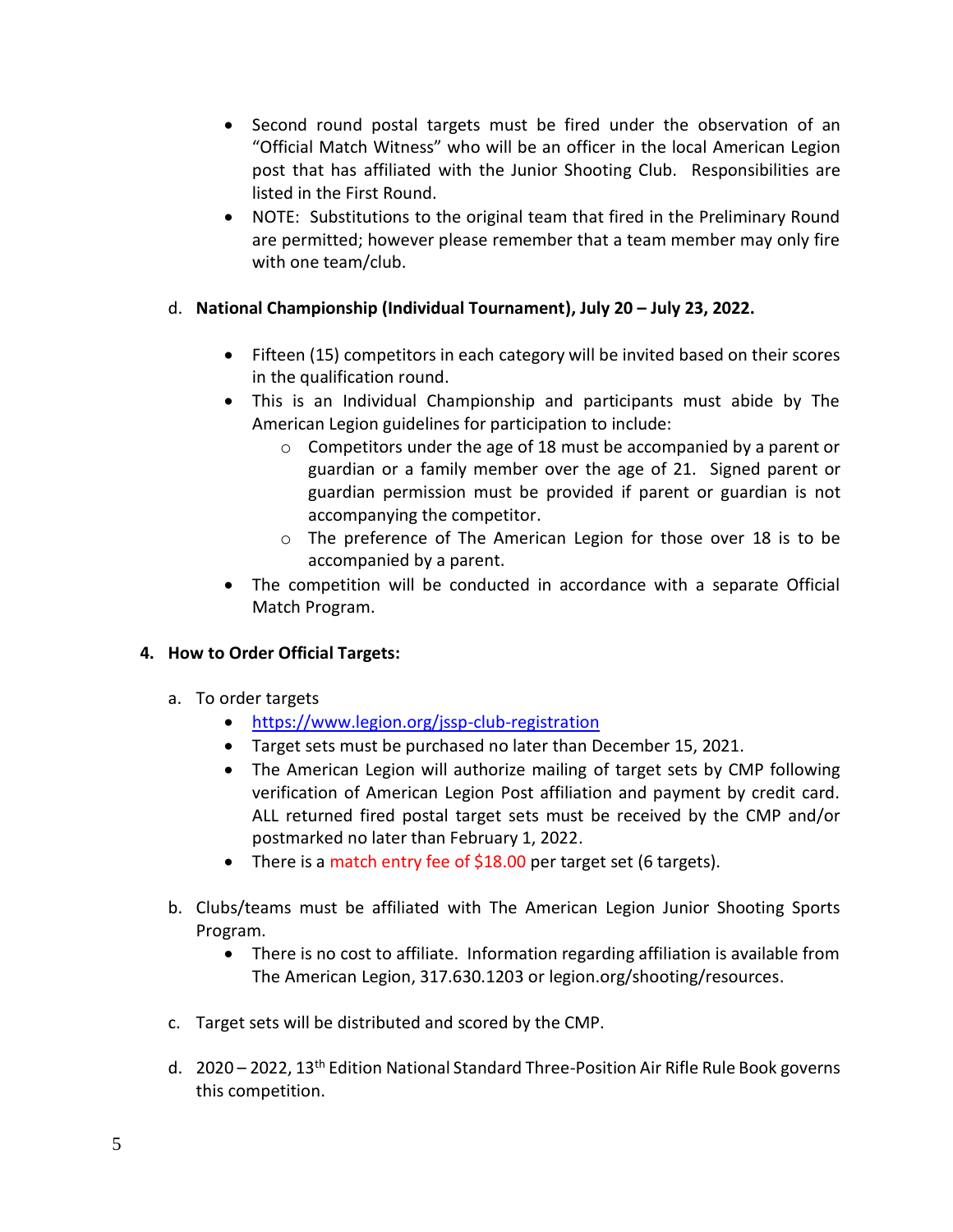e. Any scoring inquiries/disputes should be directed to the CMP.

# **5. Return of Targets OR Self-Scoring on Orion:**

- a. All "official target sets" (both fired and unfired) must be returned to the CMP, in accordance with the instructions and schedule provided by the CMP and included in target sets.
- b. Damaged or questionable fired target sets may result in re-firing and/or disqualification. This decision will be at the discretion of the Tournament Director.
- c. Only competitor targets provided by CMP will be accepted.

# **6. Tournament Results Bulletins:**

- a. Tournament results can be monitored at [http://www.legion.org/shooting/postal\\_match.](http://www.legion.org/shooting/postal_match)
- b. Results will be updated daily.
- c. A final results bulletin will be posted on The American Legion website, [www.legion.org/shooting](http://www.legion.org/shooting) at the conclusion of the first and second rounds (Individual and Team Tournament).
- d. A final tournament results bulletin will be posted after completion of the National Championship (Individual Tournament shoulder-to-shoulder match).

# **7. Categories of Air Rifle:**

- a. Competitors may enter one of two categories in the tournament based on the type of air rifle they wish to use.
- b. Precision Air Rifle Category: as described in the National Standard Three-Position Air Rifle Rule 4.4.
- c. Sporter Air Rifle Category: as described in National Standard Three-Position Air Rifle Rule 4.2 with the following limitations:
- d. Sights: As described in National Standard Three-Position Air Rifle Rule 4.2.8 (Sporter) and 4.5 (Precision): The sight must be factory issue for the Sporter air rifle being used. Telescopic sights are not permitted.
- e. A Precision air rifle CANNOT be modified in any way in order for it to comply as a Sporter air rifle.
- f. A competitor may compete in only one category.

#### **8. Course of Fire:**

- a. The First Round State Championship level (Individual and Team Tournament) of this air rifle match will consist of 60 rounds for record (3 x 20), fired at ten (10) meters.
	- $\triangleright$  Twenty shots from the prone position.
	- $\triangleright$  Twenty shots from the standing position.
	- $\triangleright$  Twenty shots from the kneeling position.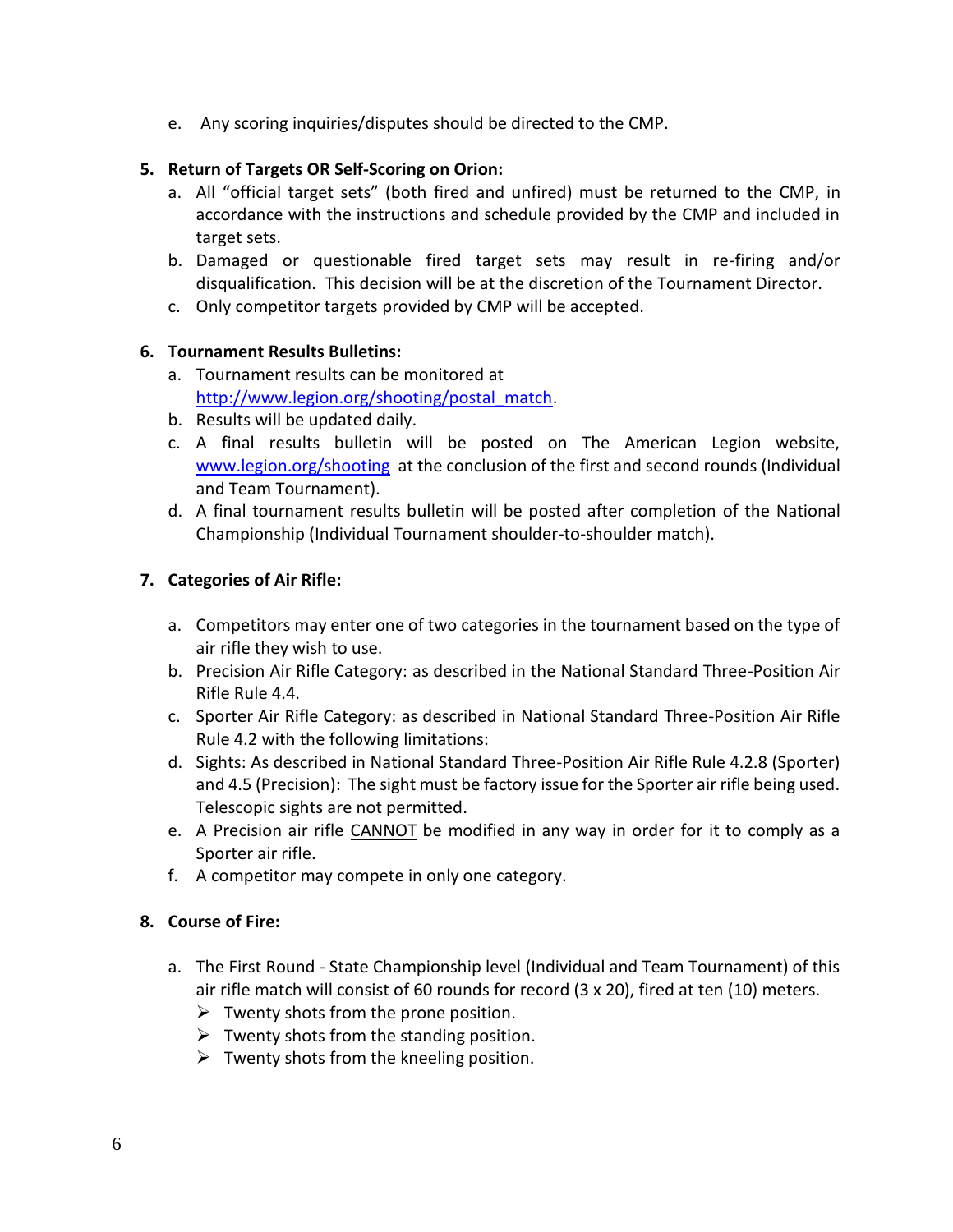- b. The Second Round qualifications (Individual) and the Second Round National Championship (Team Tournament) of competition will also consist of 20 rounds in each of the three positions.
- c. The 10-meter Civilian Marksmanship Program (CMP) Three Position Air Rifle Target AR 5/10 (designed for use with the Visual Image Scoring technology) will be used at all stages of the tournament.

# **9. Clothing:**

- a. Precision Air Rifle: As specified in the National Standard Three-Position Air Rifle Rule 4.6.
- b. Sporter Air Rifle: As specified in the National Standard Three-Position Air Rifle Rule 4.3. All shooting clothing must be made of soft, flexible, pliable material, which does not give artificial support to the competitor. No special shooting jackets or pants are allowed.

# **10. Recognition and Awards:**

- a. First Round State Championships (Individual and Team Tournament):
	- i. The Individual State Champion in each category (Precision Air Rifle and Sporter Air Rifle) will each receive distinctive awards.
	- ii. The Team State Champion in each category (Precision and Sporter) will each receive a team award for the members on the team listed.
	- iii. Based on the first-round scores, the overall top ten (10) teams and overall top twenty-five (25) individuals (to include tie scores) in each category, will receive a distinctive Shooting Sports embroidered sew-on patches from The American Legion
- b. Second Round Qualifications (Individual Tournament):
	- i. No recognition awards are presented for the Second Round
	- ii. Based on second round scores, fifteen (15) competitors in each category will be invited to the National Championships based on their scores.
- c. Second Round Team Tournament
	- i. Distinctive team plaques will be presented to the top three (3) overall teams in the Precision and Sporter category.
- d. National Championship (Individual):
	- i. Awards will be presented in each of the three position matches comprising the National Championship.
	- ii. The overall Three Position Championship awards, determined by the aggregate score of the tournament matches plus a 10-round shoot-off from the standing position by the top eight competitors in each category, will recognize the top competitors in the National Championship